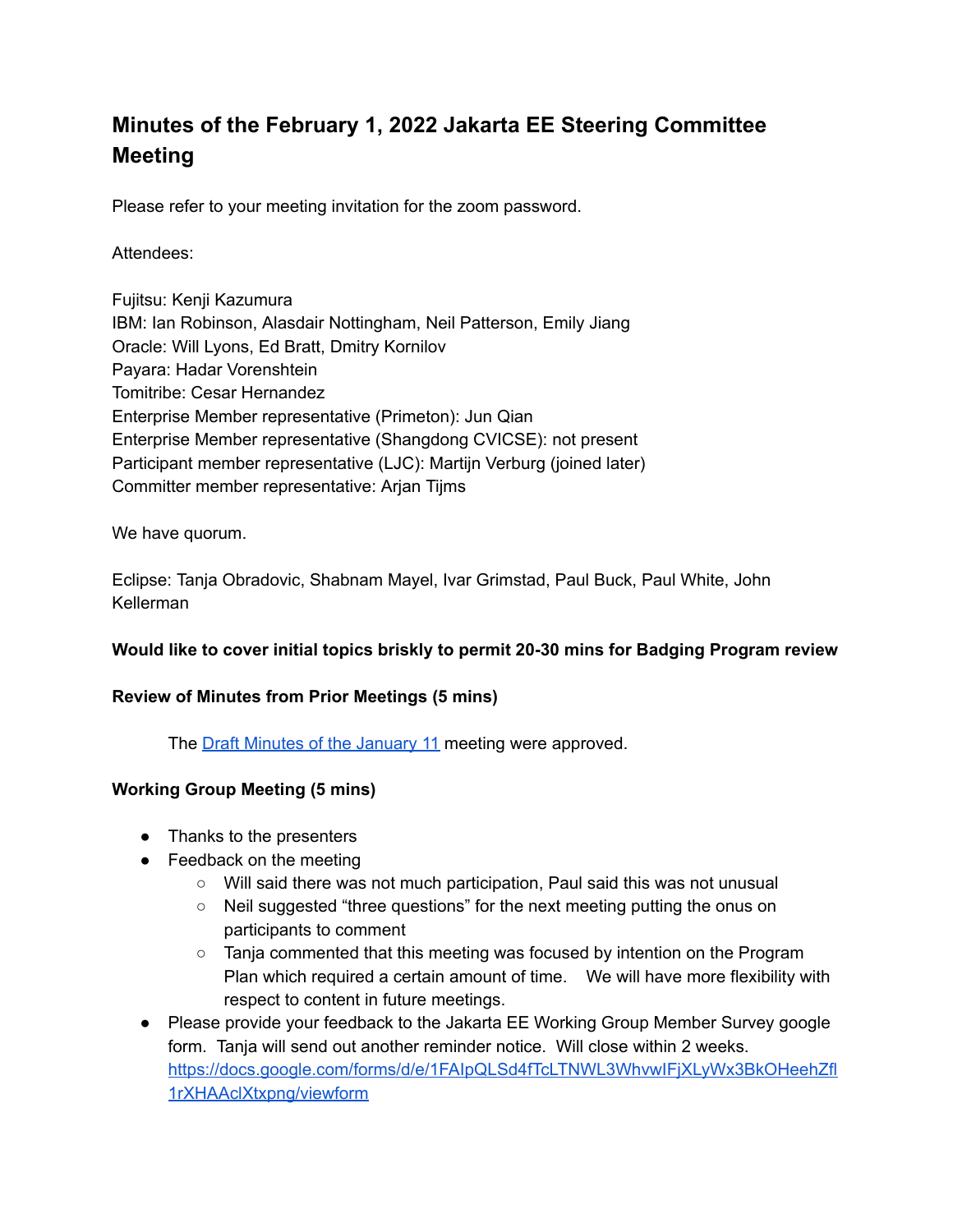- Plan minutes
	- Send out links to all the slides, and recording, with attendees
	- Send out reminder to fill the survey out (with reminder of target)

## **Jakarta EE Ecosystem categories (5 mins)**

- Following the Working Group meeting a question was raised about what the "PaaS" Offerings" category is and how offerings are assigned
	- [https://docs.google.com/spreadsheets/d/1gEv8IK2xXYJxf2i0uUCwfIBMPybF9XM](https://docs.google.com/spreadsheets/d/1gEv8IK2xXYJxf2i0uUCwfIBMPybF9XMOczhA--hdRaE/edit#gid=0) [OczhA--hdRaE/edit#gid=0](https://docs.google.com/spreadsheets/d/1gEv8IK2xXYJxf2i0uUCwfIBMPybF9XMOczhA--hdRaE/edit#gid=0)
- Will defer to next meeting

# **Jakarta EE Q4 Progress Update (5 mins)**

- Tanja distributed on Jan 14 and summarized during the Working Group meeting
	- [https://docs.google.com/presentation/d/1WrIy4R8xoudj95lEFULsZEqp3sPfOlti74j](https://docs.google.com/presentation/d/1WrIy4R8xoudj95lEFULsZEqp3sPfOlti74juM4-OYDY/edit#slide=id.gd037bb6413_0_0) [uM4-OYDY/edit#slide=id.gd037bb6413\\_0\\_0](https://docs.google.com/presentation/d/1WrIy4R8xoudj95lEFULsZEqp3sPfOlti74juM4-OYDY/edit#slide=id.gd037bb6413_0_0)
- Happy to see new spec contributors (slide 17)
- No further questions or follow-up

## **Jakarta EE Developer Survey (5 mins)**

Shabnam has sent email with a survey timeline and draft questions and requested feedback by January 27 (see email):

[https://docs.google.com/spreadsheets/d/10regclkXhVAOzmW3QQo3g7-D0kF-ltO9tNMru](https://docs.google.com/spreadsheets/d/10regclkXhVAOzmW3QQo3g7-D0kF-ltO9tNMru80eykU/edit#gid=599163621) [80eykU/edit#gid=599163621](https://docs.google.com/spreadsheets/d/10regclkXhVAOzmW3QQo3g7-D0kF-ltO9tNMru80eykU/edit#gid=599163621)

## **Super Majority Calculation (5 mins)**

- E-mail discussion on this topic regarding how abstensions are counted in super majority votes
- Key communication from Paul White is excerpted below Paul will update the operations guide clarifying this counting mechanism, and will put this item on the list for future charter updates:

tl; dr - abstentions aren't used in computing whether a matter passes. i.e., the 0's are not used in either the numerator or in the denominator in computing the results of a vote. However, abstentions do count towards determining whether quorum is met.

Longer justification/explanation.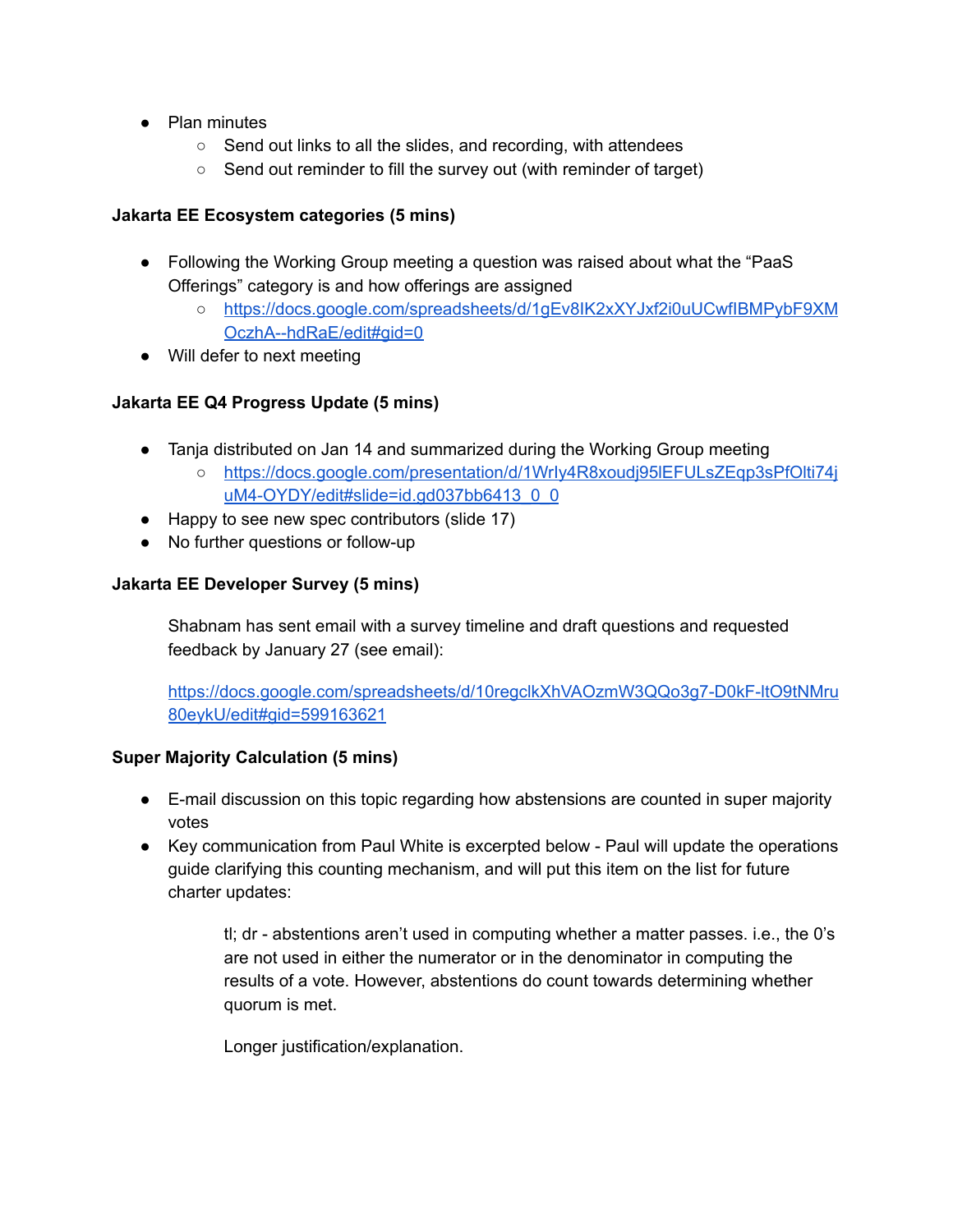The voting model we use in all working groups is based on the Eclipse Foundation AISBL charter, which in turn is written in conformance with relevant Belgian law.

In every instance where a vote is to be held, whether electronic or in person, all eligible voters are invited to cast their ballot. At the completion of voting, the comparison of positive votes (+1s) and negative votes (-1s) is used to determine whether the matter being voted on is passed, be it simple or super majority. 0s (abstentions) are not used in the calculation of whether the matter is passed neither in the numerator nor in the denominator of the computation.

A specific example of the actual language in the charter taken from Section 20.8, states in part:

"Unless these Bylaws or the Belgian BCCA require another majority, any decision of the General Assembly shall require a simple majority of the votes cast of the Voting Members present, represented or participating remotely in the meeting … . Abstentions, blank or invalid votes do not count in the calculation of the majority, neither in the numerator nor in the denominator."

Similar language is used to describe every voting procedure in the charter.

● Alasdair commented that we must ensure that, on any vote requiring a super majority, before we vote, that voting members understand that abstentions do not count as per the eclipse bylaws.

## **Jakarta EE Badging Proposal (20-30 mins)**

- In CY2021 we funded a project to perform an evaluation of such a program
- John Kellerman presented on this topic and findings and recommendations
	- [https://docs.google.com/presentation/d/1EaXtL7GPmhLzYt4iDtMQ8JQjfwCuoy-u](https://docs.google.com/presentation/d/1EaXtL7GPmhLzYt4iDtMQ8JQjfwCuoy-uABhqkCEva_k/edit#slide=id.gfb9bc4e20a_0_18) [ABhqkCEva\\_k/edit#slide=id.gfb9bc4e20a\\_0\\_18](https://docs.google.com/presentation/d/1EaXtL7GPmhLzYt4iDtMQ8JQjfwCuoy-uABhqkCEva_k/edit#slide=id.gfb9bc4e20a_0_18)
- There was general agreement that such a program would be valuable, however, regarding "Options for Funding":
	- Some members felt that such a program should be funded out of the Program Plan (not for an additional member fee), based on priority. If it were not funded from the Program Plan, that implied a decision on priority for this year.
	- It was acknowledged that charging for badges or re-prioritizing would create "friction", and reworking this year's budget to providing the level of funding proposed would be difficult.
- We agreed to proceed per the "Next Steps" slide with a key milestone being "Steering Committee's agreement *[or not]* to move forward with program in principle (target within 45 days)". *[Italicized comment added to indicate that there was not agreement, at this meeting, to move forward].*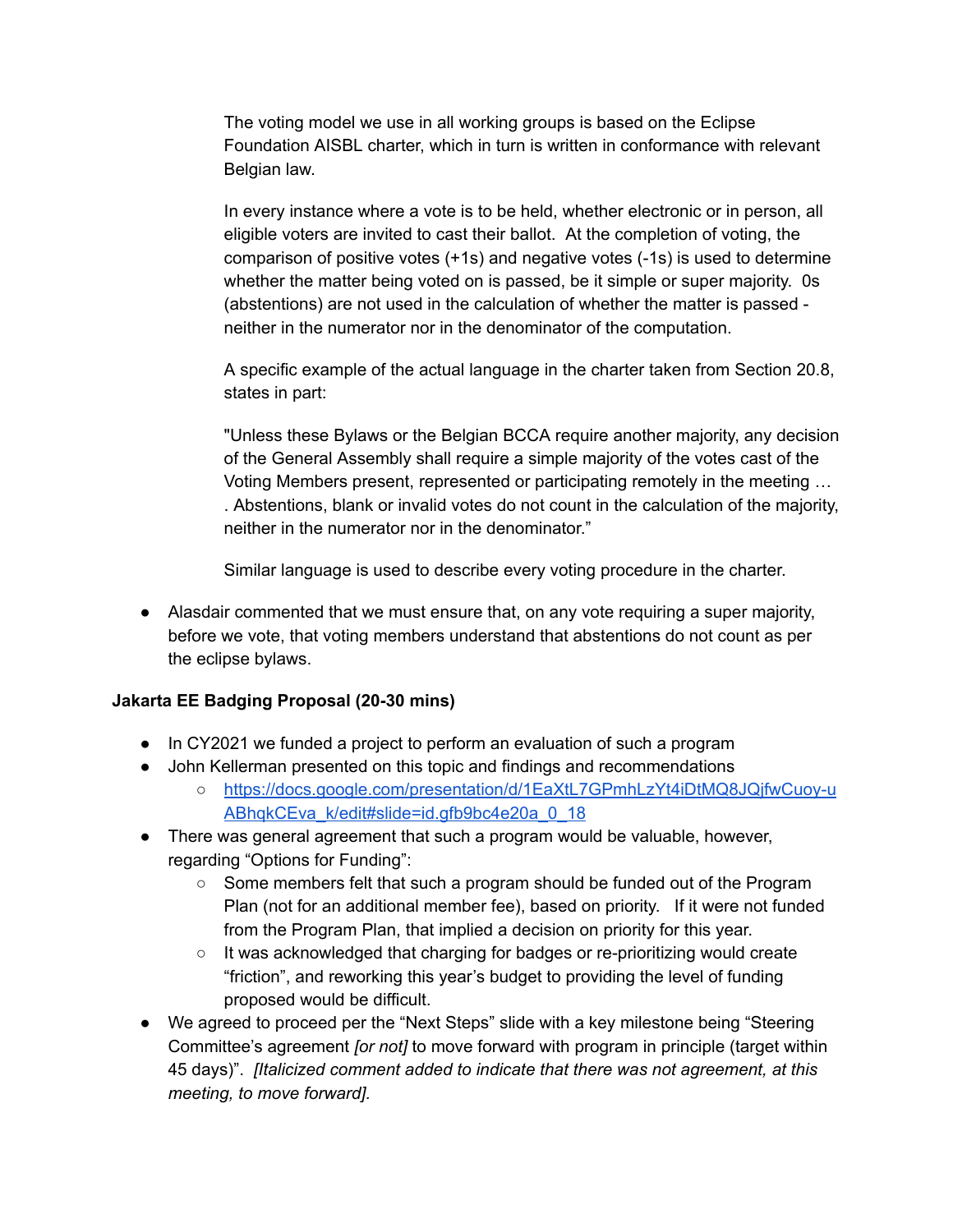$\circ$  The specific first step will be for each member to review the proposal and come prepared to the next meeting to discuss.

—-------------------Time did not permit discussion of the following—--------------------------------------

# **Jakarta EE 10 status (if time permits)**

- Jakarta EE Spec Mentor [Assignments](https://docs.google.com/spreadsheets/d/1YTUpfdLZZrk2_UGwoX2w0seOCueRO3sQJIjWxpDAa7g/edit#gid=35969432) & Ballot Progress
	- "Done": 3 (not counting Jakarta RPC)
	- "Ballot in process": 2
- Do the Spec Committee and Platform Team have what they need from the Steering Committee at this time to move the project forward?
	- The general requirement is for resources to move the project forward
	- Please highlight specific resource requirements to this group if that will be helpful
	- Arjan identified a need for assistance with the Jakarta Faces TCK
		- Has progress/communication happened on this

## **Jakarta EE 10 messaging document (if time permits)**

- The Steering Committee will provide the Jakarta EE 10 messaging document to the Marketing Committee
- See the Jakarta 9/9.1 [messaging](https://urldefense.com/v3/__https://docs.google.com/document/d/18hJZsOaiKh6FMqeOoL5WoV6b10T-7UqpE0OXE31eVpE/edit__;!!ACWV5N9M2RV99hQ!ePxBTxM-a7gQZjXX2xqKYs45HPMmEe_CiUorLofRqyRfAnIzj1eIUQGTmS9iLWBX$) document
- Arian volunteered to draft this. [Update](https://docs.google.com/document/d/1y__yi9ysLeC_S8PcBJn2u53pwNeYLMCeGigtcqkGlb8/edit)? -> [https://docs.google.com/document/d/1y\\_\\_yi9ysLeC\\_S8PcBJn2u53pwNeYLMCeGigtcqk](https://docs.google.com/document/d/1y__yi9ysLeC_S8PcBJn2u53pwNeYLMCeGigtcqkGlb8/edit) [Glb8/edit](https://docs.google.com/document/d/1y__yi9ysLeC_S8PcBJn2u53pwNeYLMCeGigtcqkGlb8/edit)

## **Splitting implementation and Specification Projects (if time permits)**

- Conclusion of the discussion from last time was that:
	- Steering Committee representatives should review the current (organic) direction and determine if this direction meets committee expectations.
	- Paul also suggested that Ed forward this to the Spec Committee alias.
- Has this issue progressed

# **Electronic Voting Mechanism Process (for next time)**

- See Draft Minutes of the [December](https://docs.google.com/document/u/0/d/1I_6BlLhAfGzj73B1bFaVMZ49ws9HbO5Yrl7qcw0g1u8/edit) 14 for detailed discussion from last time.
- Scott agreed to amend his proposed resolution to reflect the discussion, and to request the Eclipse Foundation comment on the revised resolution before bringing it to the Committee. I have reached out to Scott asking how he would like to resolve.
- I will draft a proposal for next meeting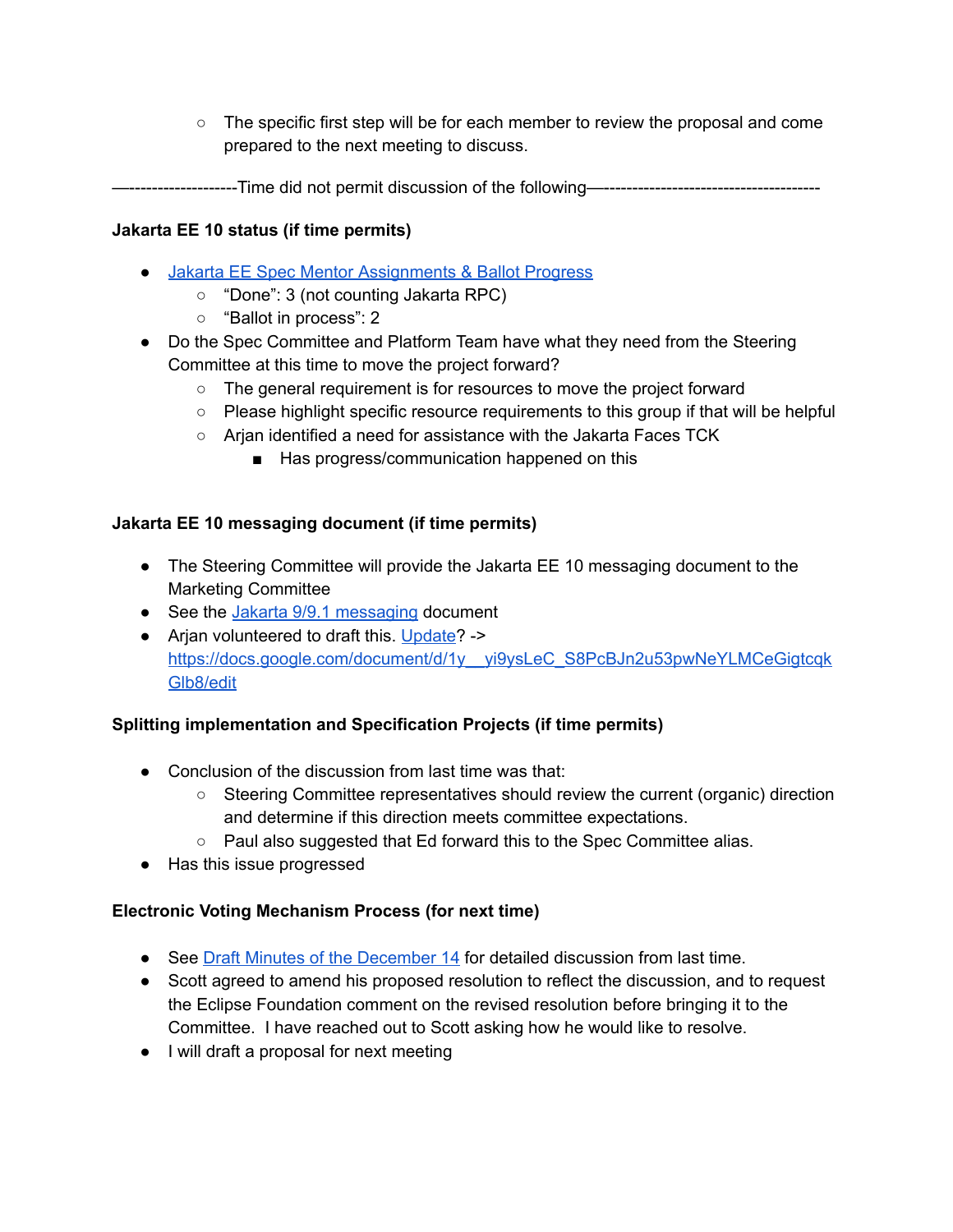# **Election Process (Will will contact David and structure this item for committee discussion)**

● Original note from Zahra

The Jakarta EE Working Group Charter [1] identifies three key committees to drive the various facets of the working group for which there are annual elected positions to be filled: the Steering Committee, the Specification Committee, and the Marketing and Brand Committee.

The elected positions are to represent each of the Enterprise Members, Participant Members, and Committer Members. Note that Strategic Members each have a representative appointed to these committees, and thus Strategic member companies do not participate in this election.

Through this email, we are announcing that the Foundation will hold elections on behalf of the working group using the proposed timetable listed below.

All members are encouraged to consider nominating someone for the positions, and self-nominations are welcome. The period for nominations is September 8, 2021 - September 16, 2021. Nominations should be sent to this mailing list indicating related Committee/Seat.

Once nominations are closed, we will announce the candidates, and will distribute ballots via email. The election process will follow the Eclipse "Single Transferable Vote" method, as defined in the Eclipse Bylaws [2].

The winning candidates will be announced on this mailing list shortly after the elections are concluded.

Election Schedule

Nomination Period: September 8, 2021 - September 16, 2021

Election Period: September 21 - 28, 2021

Winning Candidates Announced: September 30, 2021

The following positions will be filled as part of this election:

Steering Committee

One seat allocated for Participant Members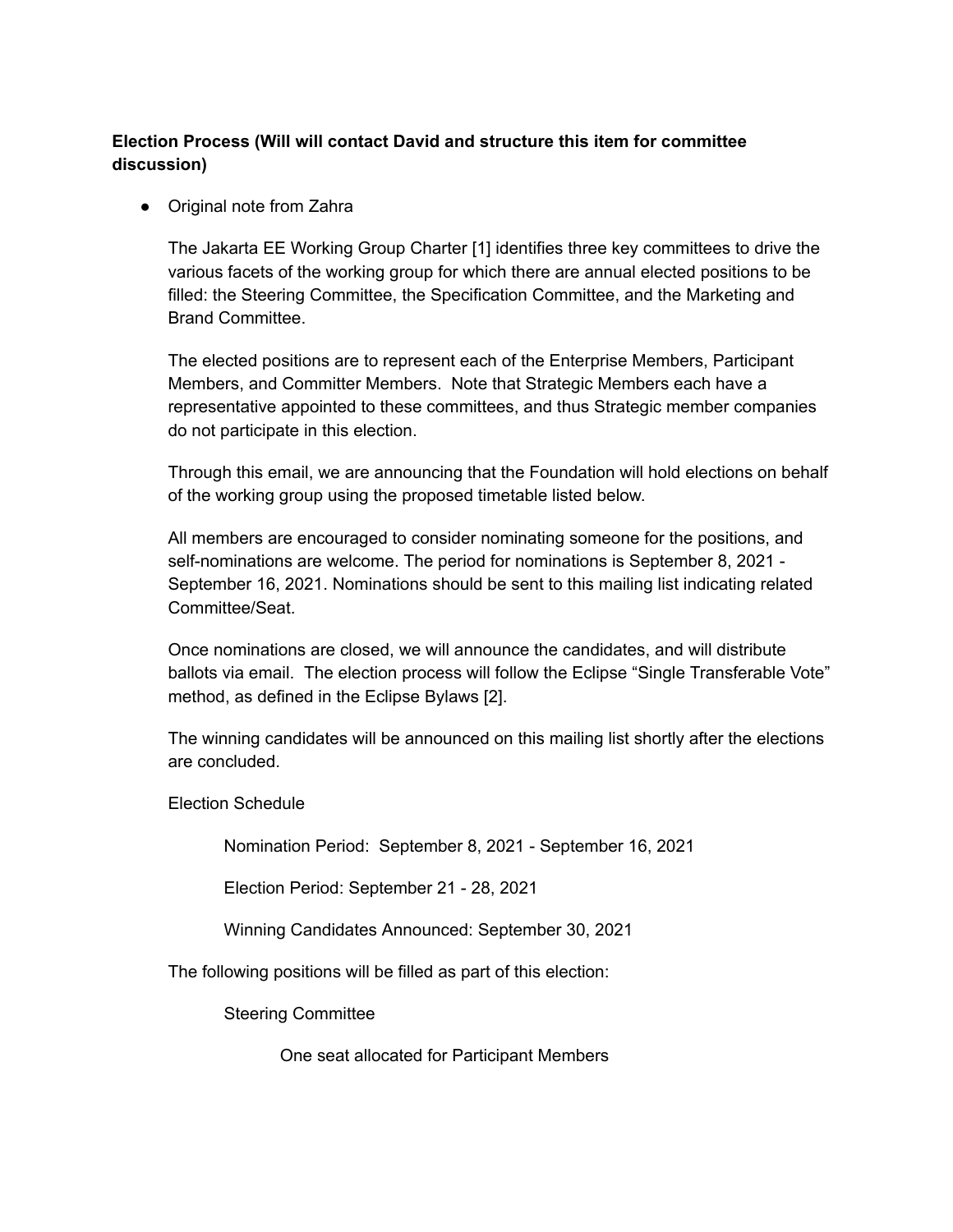One seat allocated for Committer Members

Specification Committee

One seat allocated for Participant Members

One seat allocated for Committer Members

Marketing and Brand Committee

One seat allocated for Participant Members

One seat allocated for Committer Members

Please note while all Committees provide for two seats allocated for Enterprise Members, there are currently only two Enterprise level members of the working group. As a result, there is no requirement to hold an election for those seats.

Please let us know if you have any questions.

[1] [https://www.eclipse.org/org/workinggroups/jakarta\\_ee\\_charter.php](https://www.eclipse.org/org/workinggroups/jakarta_ee_charter.php)

[2] <https://www.eclipse.org/org/documents/>

Best Regards,

Zahra

● See email from David Blevins on Sept 10:

Seems like we need to make a decision if we want the elections to be at the same time every year or for a 12-month period regardless of when they happen. Here are all our election announcements to date:

June 10, 2018 - https://www.eclipse.org/lists/jakarta.ee-wg/msg00087.html

May 21, 2019 - https://www.eclipse.org/lists/jakarta.ee-wg/msg00288.html

March 30, 2020 - https://www.eclipse.org/lists/jakarta.ee-wg/msg00410.html

January 4, 2021 - https://www.eclipse.org/lists/jakarta.ee-wg/msg00577.html (marketing committee only)

I can live with either a fixed time every year or a strict 12-month policy. Some thoughts on both.